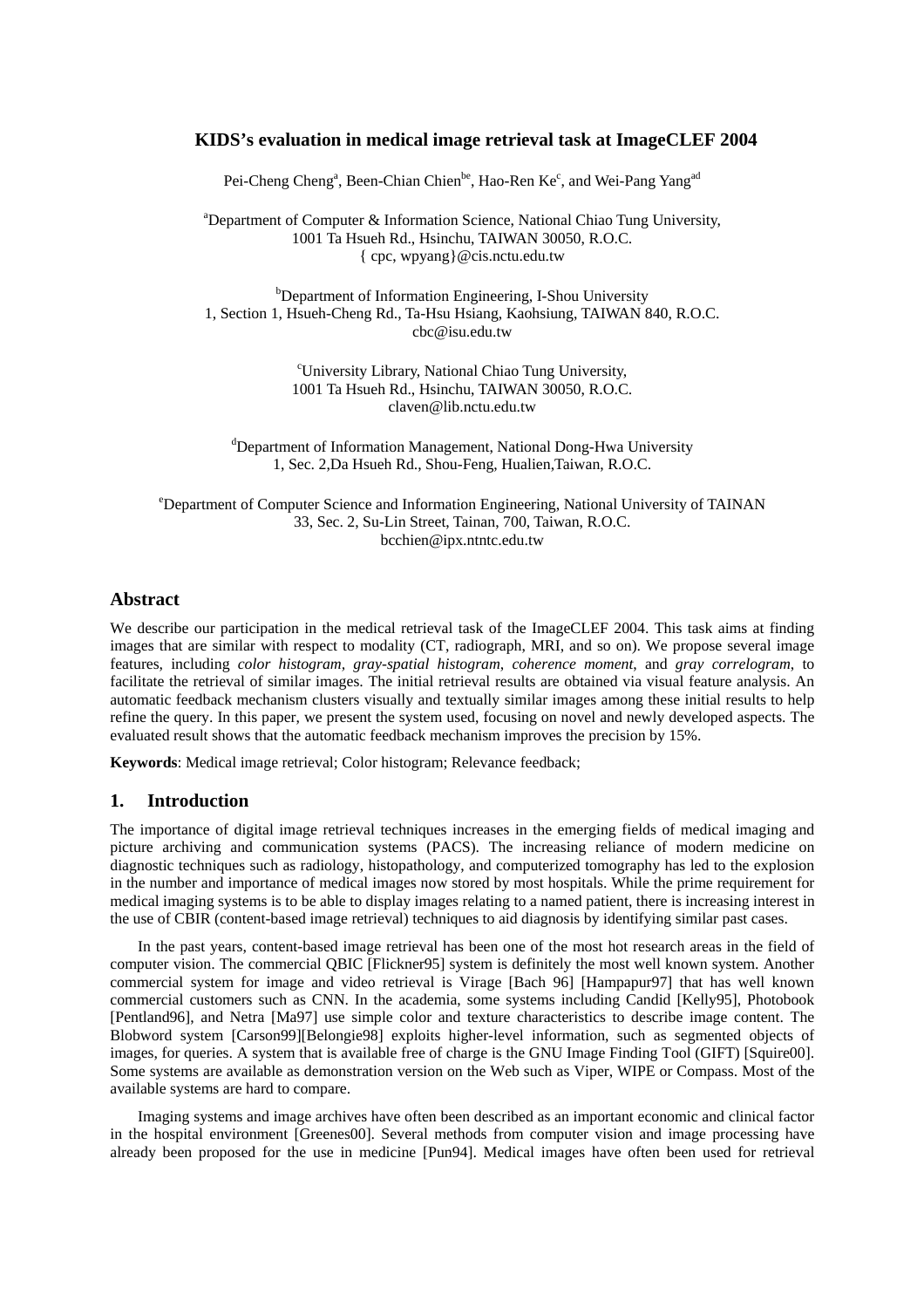systems, and the medical domain is often cited as one of the principal application domains for content-based access technologies [Smeul00] [Kelly95] [Beretti01] [Orphan94] in terms of potential impact. Still, there has rarely been an evaluation of the performance.

One of the most significant problems in content-based image retrieval results from the lack of a common test-bed for researchers. Although many published articles report on content-based retrieval results using color photographs, there has been little effort in establishing a benchmark set of images and queries. It is very important that image databases are made available free of charge for the comparison and verification of algorithms. Only such reference databases allow comparing systems and to have a reference for the evaluation that is done based on the same images. ImageCLEF offers numerous medical images for evaluation that has many benefits in advancing the technology and utilization of content-based image retrieval systems.

In this year's ImageCLEF evaluation, we participated in the medical retrieval task. In the following sections, we detail the approach taken for the medical retrieval task. We analyze the results of the various evaluations, and have a discussion about the relative performance of our systems. In this task, we need to find the relevant images from approximate 9000 medical images that are similar to the 26 query images respectively. The data of this task contains cross language text (French and English) and visual medical images (CT, radiograph, MRI, and so on). We submitted two runs in this task. In the first run we use the visual features to retrieve similar images. In the second run we analyze the results of visual example queries and exploit a relevance feedback mechanism to improve the result. This paper is organized as follows. . In Section 2, we describe the features we use to represent the images. The similarity metric is proposed in Section 3. In Section 4, we explicate the automatic feedback mechanism. The submit runs are discussed in Section 5. Section 6 concludes this paper.

### **2. Feature Extraction**

The medical image collection of ImageCLEF 2004 contains gray and color images. In color images, users are usually attracted by the change of colors more than the positions of objects. Thus, we use *color histogram* as the feature of color images to retrieve similar color images. Color histogram is suitable to compare images in many applications. Color histogram is computationally efficient, and generally insensitive to small changes in the camera position.

Color histogram has some drawbacks. Color histogram provides less spatial information; it merely describes which colors are present in an image, and in what quantities. Because gray images encompass few colors (usually 256 gray levels), directly using color histogram in gray images will get bad retrieval results. For gray images, we must emphasize spatial relationship analysis; furthermore, object and contrast analysis is important for medical images; therefore, three kinds of features that can indicate the spatial, coherence, and shape characteristics, *gray-spatial histogram*, *coherence moment*, and *gray correlogram*, are employed as the features of gray images.

In the following we describe the four kinds of features, one for color images and three for gray images, used in this paper.

#### **2.1. Color image features**

 $\overline{a}$ 

Color histogram [Swain91] is a basic method and has good performance for representing image content. The color histogram method gathers statistics about the proportion of each color as the signature of an image. Let C be a set of colors,  $(c_1, c_2...c_m) \in C$  $(c_1, c_2...c_m) \in C$  $(c_1, c_2...c_m) \in C$ , that can occur in an image. Let *I* be an image that consists of pixels  $p(x,y)$ <sup>1</sup>. The color histogram  $H(I)$  of image *I* is a vector  $(h_1, h_2, ..., h_i, ..., h_m)$ , in which each bucket  $h_i$  counts the ratio of pixels of color  $c_i$  in *I*. Suppose that *p* is the color level of a pixel. Then the histogram of *I* for color  $c_i$  is defined as Eq. (1):

$$
h_{c_i}(I) = \Pr_{p \in I} \{ p \in c_i \}
$$
 (1)

In other words,  $h_c(I)$  corresponds to the probability of any pixel in *I* being of the color  $c_i$ . For comparing the similarity of two images *I* and *I'*, the distance between the histograms of *I* and *I'* can be calculated using a standard method (such as the  $L_1$  distance or  $L_2$  distance). Then, the image in the image database most similar to a query image *I* is the one having the smallest histogram distance with *I*.

<span id="page-1-0"></span> $1 p(x, y)$  indicates the color of the corresponding pixel as well.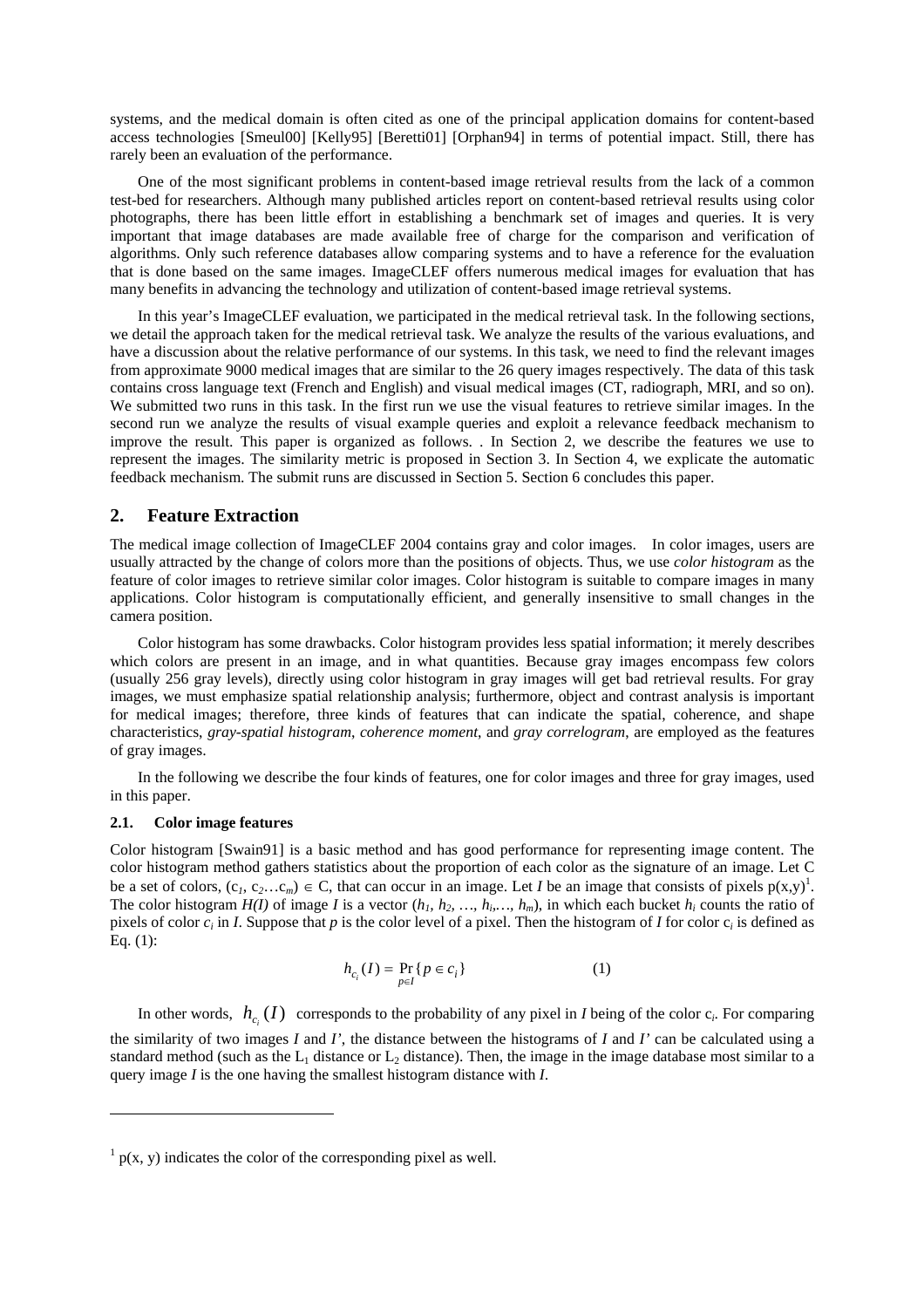

<span id="page-2-0"></span>Figure 1 An example of wavelet translation.

Any two colors have a degree of similarity. Color histogram is hard to express the similar characteristic. In this paper, each pixel does not only assign a single color. We set an interval range δ to extend the color of each pixel. Then the histogram of image *I* is redefined as the Eq. (2):

$$
h_{c_i}(I) = \frac{\sum_{j=1}^{m} \frac{[p_j - \frac{\delta}{2}, p_j + \frac{\delta}{2}] \cap c_i}{\delta}}{m}
$$
 (2)

where  $p_i$  is a pixel of image, and  $m$  is the total number of pixels.

The colors of an image are represented in HSV (Hue, Saturation, Value) space, which is closer to human perception than spaces such as RGB (Red, Green, Blue) or CMY (Cyan, Magenta, Yellow). In implementation, we quantize HSV space into 18 hues, 2 saturations and, 4 values, with additional 4 levels of gray values; as a result, there are a total of 148 bins.

Using the modified color histogram, the similarity of two color images *q* and *d* is defined as Eq. (3):

SIMcolor(H(q), H(d)) = 
$$
\frac{H(q) \cap H(d)}{|H(q)|} = \frac{\sum_{i=1}^{n} \min(h_i(q), h_i(d))}{\sum_{i=1}^{n} h_i(q)}
$$
(3)

### **2.2. Gray image features**

Gray images are different from color images in human's perception. Gray images have fewer colors than color images, only 256 gray levels in each gray image. Human's visual perception is influenced by the contrast of an image. The contrast of an image from the viewpoint of human is relative rather than absolute. To emphasize the contrast of an image and handle images with less illuminative influence, we normalize the value of pixels before quantization. In this paper we propose a relative normalization method. First, we cluster the whole image into four clusters by the K-means cluster method [Han01]. We sort the four clusters ascendently according to their mean values. We shift the mean of the first cluster to value 50 and the fourth cluster to value 200; then each pixel in a cluster is multiplied by a relative weight to normalize. Let  $m_{c1}$  is the mean value of cluster 1 and  $m_{c4}$  is the mean value of cluster 4. The normalization formula of pixel  $p(x,y)$  is defined as Eq. (4).

$$
p(x, y)_{normal} = (p(x, y) - (m_{c1} - 50)) \times \frac{200}{(m_{c4} - m_{c1})}
$$
(4)

After normalization, we resize each image into 128\*128 pixels, anduse one level wavelet with Haar wavelet function [Stollnitz96] to generate the low frequency and high frequency sub-images. Process an image using the low pass filter will obtain an image that is more consistent than the original one; on the contrary, processing an image using the high pass filter will obtain an image that has high variation. The high-frequency part keeps the contour of the image. [Figure 1](#page-2-0) is an example of wavelet translation. Figure 1 (a) is the original image, (b) is one-level wavelet transformed image; there are four sub-bands denoted by Low Low (LL), Low Height (LH), Height Low (HL), Height Height (HH), as shown in [Figure 1](#page-2-0) (c). High-frequency pixels may be important in medical images for doctor diagnoses. By performing the OR operation for LH, HL, and HH bands, we get the contour of a medical image.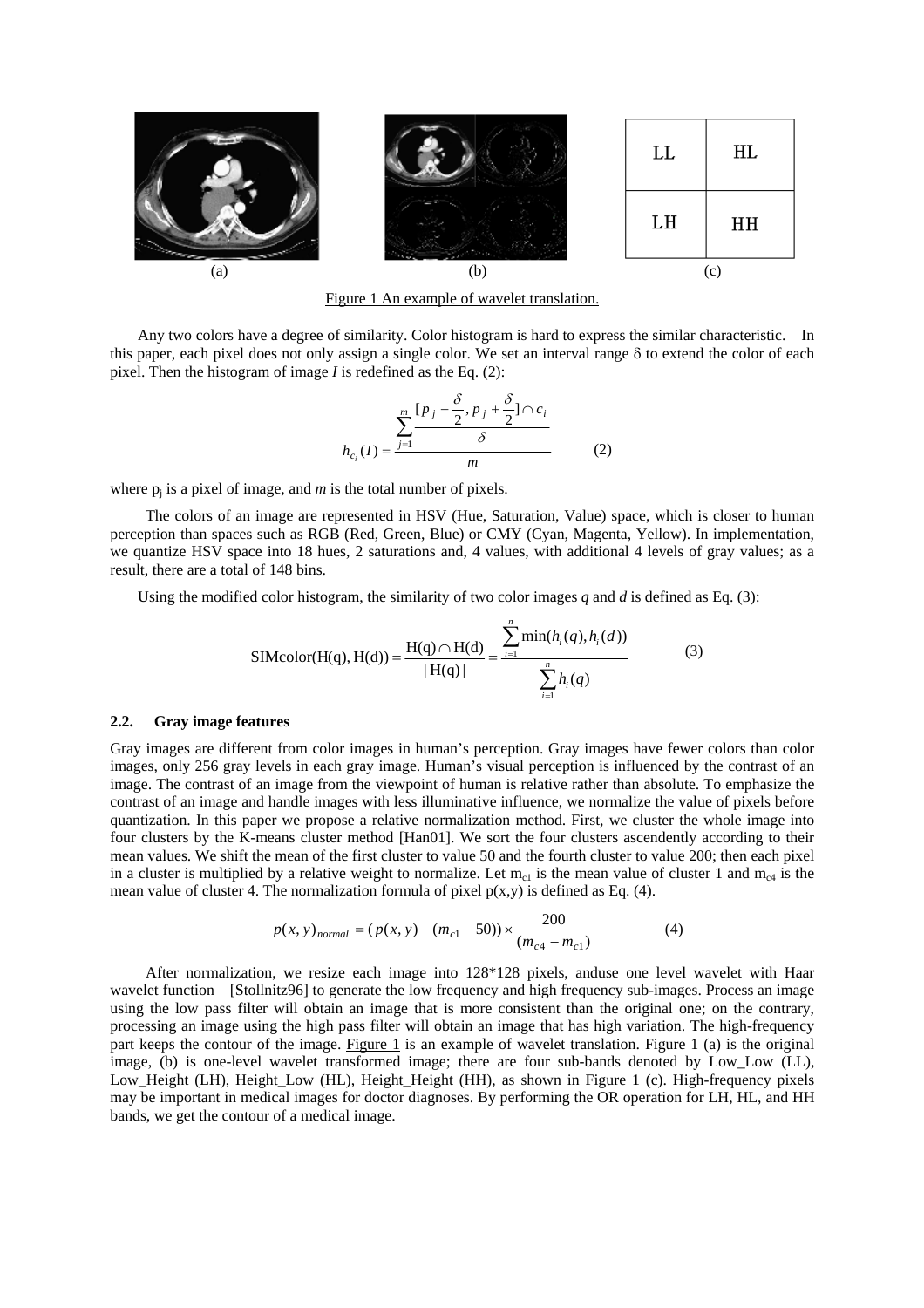

<span id="page-3-0"></span>Figure 2 (a) original image with 256 levels; (b) new image after clustering with only 4 levels



<span id="page-3-1"></span>Figure 3 (a) original image; (b) image after smoothing; (c) image after clustering into four classes.

### **2.2.1. Gray-spatial histogram**

In a gray image the spatial relationship is very important especially in medical images. Medical images always contain particular anatomic regions (lung, liver, head, and so on); therefore, similar images have similar spatial structures. We add spatial information into the histogram so we call this representation as gray-spatial histogram in order to distinguish from color histogram. We use the LL band for gray-spatial histogram and coherence analysis. To get the gray-spatial histogram, we divide the LL band image into nine areas. The gray values are quantized into 16 levels for computational efficiency.

The gray-spatial feature estimates the probability of each gray level that appears in a particular area. The probability equation is defined in Eq. (2), where  $\delta$  is set to 10. The gray-spatial histogram of an image has a total of 144 bins.

#### **2.2.2. Coherence moment**

One of the problems to design a image representation is the semantic gap. The state-of-the-art technology still cannot reliably identify objects. The coherence moment feature attempts to describe the features from the human's viewpoint in order to reduce the semantic gap.

We cluster an image into four classes by the K-means algorithm. [Figure 2](#page-3-0) is an example. [Figure 2](#page-3-0) (a) is the original image and [Figure 2](#page-3-0) (b) is four-level gray image. We almost can not visually find the difference between the two images. After clustering an image into four classes, we calculate the number of pixels ( $COH<sub>k</sub>$ ), mean value of gray value (COH<sub>n</sub>) and standard variance of gray value (COH<sub>0</sub>) in each class. For each class, we group connected pixels in eight directions as an object. If an object is bigger than 5% of the whole image, we denote it as a big object; otherwise it is a small object. We count how many big objects  $(COH<sub>o</sub>)$  and small objects (COH<sub>v</sub>) in each class, and use  $COH<sub>o</sub>$  and  $COH<sub>v</sub>$  as parts of image features.

Since we intend to know the reciprocal effects among classes, so we smooth the original image. If two images are similar, they will also be similar after smoothing. If their spatial distributions are quite different, they may have different result after smoothing. After smoothing, we cluster an image into four classes and calculate the number of big objects (COH<sub>r</sub>) and small objects (COH<sub>ω</sub>). [Figure 3](#page-3-1) is an example. Each pixel will be influenced by its neighboring pixels. Two close objects of the same class may be merged into one object. Then, we can analyze the variation between the two images before and after smoothing. The coherence moment of each class is a seven-feature vector,  $(COH<sub>k</sub>, COH<sub>u</sub>, COH<sub>o</sub>, COH<sub>o</sub>, COH<sub>v</sub>, COH<sub>u</sub>$ ,  $COH<sub>u</sub>$ ,  $COH<sub>u</sub>$ ). The coherence moment of an image is a 28-feature vector that combines the coherence moments of the four classes.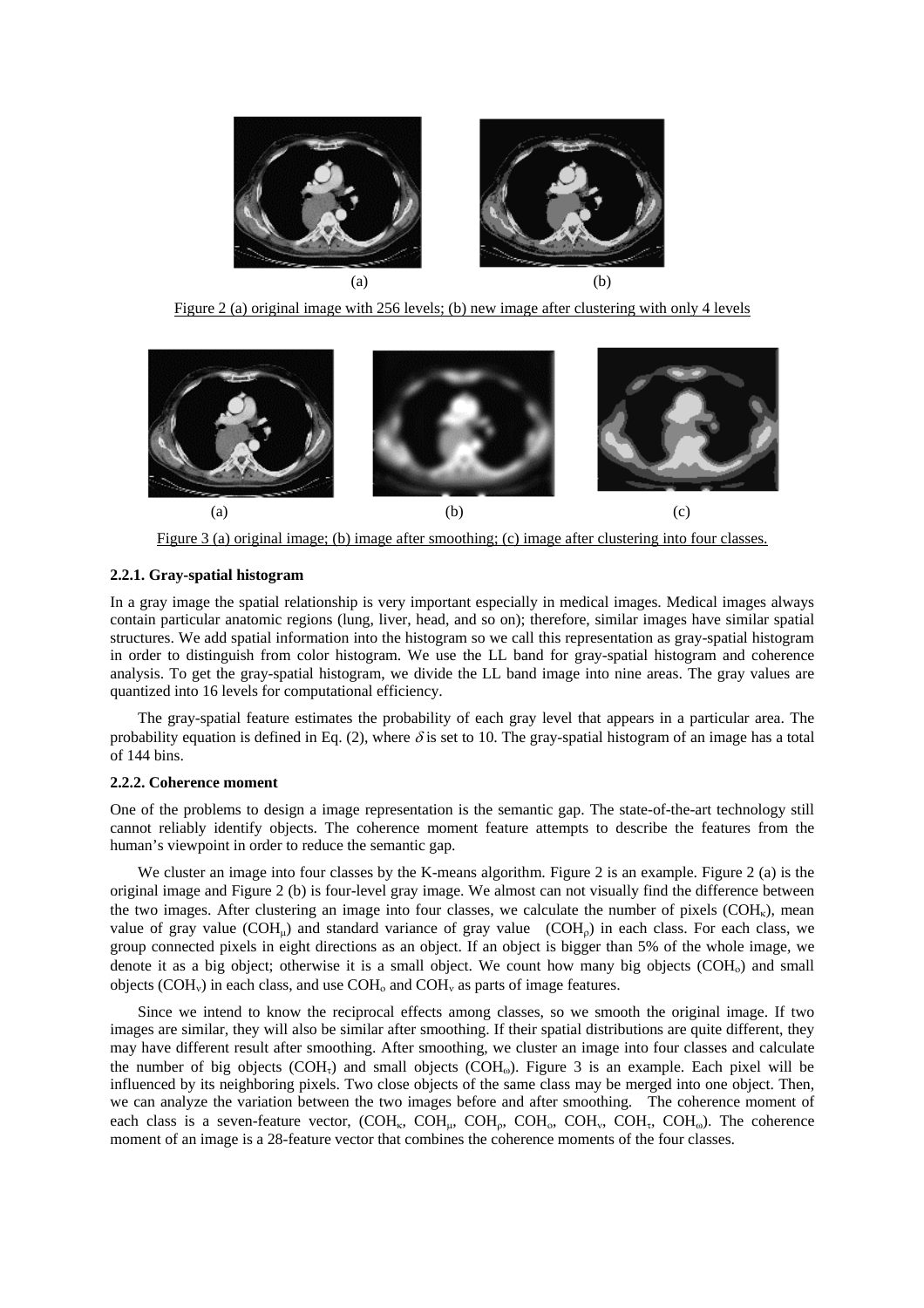#### **2.2.3. Gray correlogram**

The contour of a medical image contains rich information. Diseases can be easily detected in the high frequency domain. But, in this task we are going to find similar medical images, not to detect the affected part. A broken bone in the contour may be different from the healthy one. Thus we choose a representation that can estimate the partial similarity of two images and can be easy to calculate their global similarity.

We analyze the high frequency part by our modified correlogram algorithm. The definition of the correlogram [Huang97][Ojala01] is as Eq. (5). Let D denote a set of fixed distances  $\{d_1, d_2, d_3, \ldots, d_n\}$ . The correlogram of an image *I* is defined as the probability of a color pair (ci, cj) at a distance d.

$$
\gamma_{c_i, c_j}^d(I) = \Pr_{p_1 \in c_i, p_2 \in I} \{ p_2 \in c_j \mid p_1 - p_2 \mid = d \}
$$
 (5)

For computational efficiency, the autocorrelogram is defined as Eq. (6)

$$
\lambda_{c_i}^d(I) = \Pr_{p_1 \in c_i, p_2 \in I} \{ p_2 \in c_i \mid p_1 - p_2 \mid = d \}
$$
 (6)

The contrast of a gray image dominates human's perception. If two images have different gray levels they still may be visually similar. Thus the coorelogram method cannot be used directly.

Our modified correlogram algorithm works as follows. First we sort the pixels of the high frequency part descendently.. Then we order the results of the preceding sorting by the ascendant distances of pixels to the center of the image. The distance of a pixel to the image center is measured by the L2 distance. After sorting by gray value and distance to the image center, we select the top 20 percent of pixels and the gray values higher than a threshold to estimate the autocorrelogram histogram. We set the threshold zero in this task. Any two pixels have a distance, and we estimate the probability that the distance falls within an interval. The distance intervals we set are {[0,2], [2,4], [4,6], [6,8], [8,12], [12,16], [16,26], [26,36], [36,46], [46,56], [56,66], [76,100]]. The high frequent part comprises 64\*64 pixels, thus the maximum distance will be smaller than 100. The first n pixels will have  $n*(n+1)/2$  numbers of distances. We calculate the probability of each interval to form the correlogram vector.

## **3. Similarity metric**

While an image has features to represent it, we need a metric to measure the similarity between two feature vectors (and consequently, the similarity between two images). The similarity metric of color histogram is defined as Eq. (3) and that of gray-spatial histogram is defined as Eq. (7):

SIM <sub>gray\_spati al</sub> (H(q), H(d)) = 
$$
\frac{H(q) \cap H(d)}{|H(q)|} = \frac{\sum_{i=1}^{n} \min(h_i(q), h_i(d))}{\sum_{i=1}^{n} h_i(q)}
$$
(7)

The similarity metric of the coherence moment is defined as Eq. (8)

$$
DIS_{coh}(COH(q),COH(d)) = \sum_{i=1}^{4 classes} (|COH_{\kappa}^{q_i} - COH_{\kappa}^{d_i}| + |COH_{\mu}^{q_i} - COH_{\mu}^{d_i}| \times |COH_{\rho}^{q_i} - COH_{\rho}^{d_i}| +
$$
  
\n
$$
|COH_{\sigma}^{q_i} - COH_{\sigma}^{d_i}| + |(COH_{\nu}^{q_i})^{1/2} - (COH_{\nu}^{d_i})^{1/2}| +
$$
  
\n
$$
|COH_{\tau}^{q_i} - COH_{\tau}^{d_i}| \times 2 + |(COH_{\sigma}^{q_i})^{1/2} - (COH_{\sigma}^{d_i})^{1/2}|)
$$
\n(8)

The correlogram metric is defined as Eq. (9):

$$
\text{DIS}_{\text{hf}}\left(H(q),\ H(d)\right) = \frac{\sum_{i=1}^{n} |h_i(q) - h_i(d)|}{\sum_{i=1}^{n} |h_i(q) + h_i(d)|}
$$
(9)

The similarity of two images Q and D is measured by Eq. (10):

$$
SIM_{image}(Q, D) = W_1 \times SIM_{color}(H(Q), H(D) + W_2 \times SIM_{gray-spatial}(H(Q), H(D) + W_3 \times 1/(1+DIS_{coh}(COH(Q), COH(D))) + W_4 \times 1/(1+DIS_{hf}(COH(Q), COH(D)))
$$
 (10)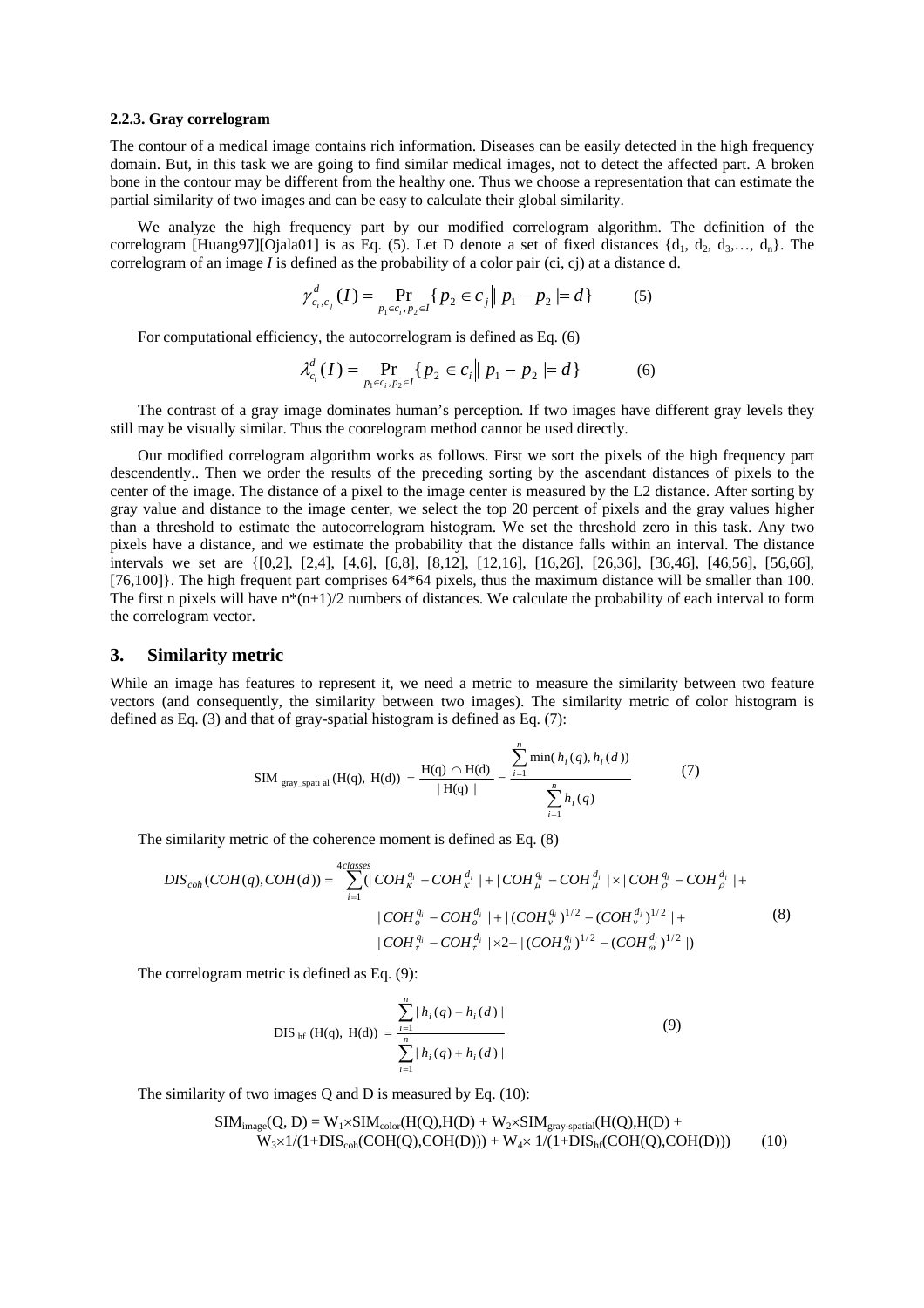

<span id="page-5-0"></span>Figure 4 The feedback mechanism

, where Wi is the weight of each feature. In this task the database contains color and gray images. When the user queries an image by example, we first determine whether the example is color or gray. We calculate the color histogram, if the four bins of gray values occupy more than 80% of the whole image, we decide the query image is gray; otherwise it is color. If the input is a color image, then we set  $W_1=10$ ,  $W_2=0.1$ ,  $W_1=10$ , and  $W_1=10$ ; otherwise we set  $W_1=0.1$ ,  $W_2=1$ ,  $W_1=100$ , and  $W_1=100$ .

## **4. Feedback Mechanism**

When the user inputs the visual query example, the system first employs visual features to retrieve relevant images from the database. After the initial retrieval, the system selects the top-n relevant images as candidate positive images. The similarity between the visual query example and each of the top-n images must also be greater than a threshold. In the next step, we cluster the top-n images into k classes. [Figure 4](#page-5-0) illustrates the feedback mechanism. In addition to images, the database of ImageCLEF 2004 contains a diagnosis text for each image. However, A patient case contains a variety of visual images. The images of the same case are sometimes not all similar in visually. So, in this paper while doing the relevance feedback, the weight of textual is slighter.

We first translate the diagnosis texts in French into possible English. The vector space model [Salton88] is used to create a vector representation of a diagnosis text. Each entry of the vector represents a term of the text and the value of the entry is the term frequency (tf)  $*$  inverse document frequency (idf) value. The similarity between two diagnoses is computed as the cosine between their vector representations, as shown in Eq. (10)

$$
\cosine(q, d) = \frac{\sum_{i=1}^{n} w_i^q \times w_i^d}{\sqrt{\sum_{i=1}^{n} (w_i^q)^2} \times \sqrt{\sum_{i=1}^{n} (w_i^d)^2}}
$$
(10)

where  $W_i^q$  is the weight of term *i* in text q and n is the numbers of terms.

The similarity between two images consists of visual similarity and textual similarity. We set the weight of textual part as 0.1 and visual features part as 0.9. In our implementation, we cluster the top-20 images into 6 classes by the minimum distance hierarchical cluster algorithm [Han01]. The class most similar to the query example in vision becomes the next-generation query example images. We use the OR operation among exemplary images to measure the similarity of database images; in other words, we use the maximum similarity between positive query images and an image in the database to measure the similarity of the latter image to the query.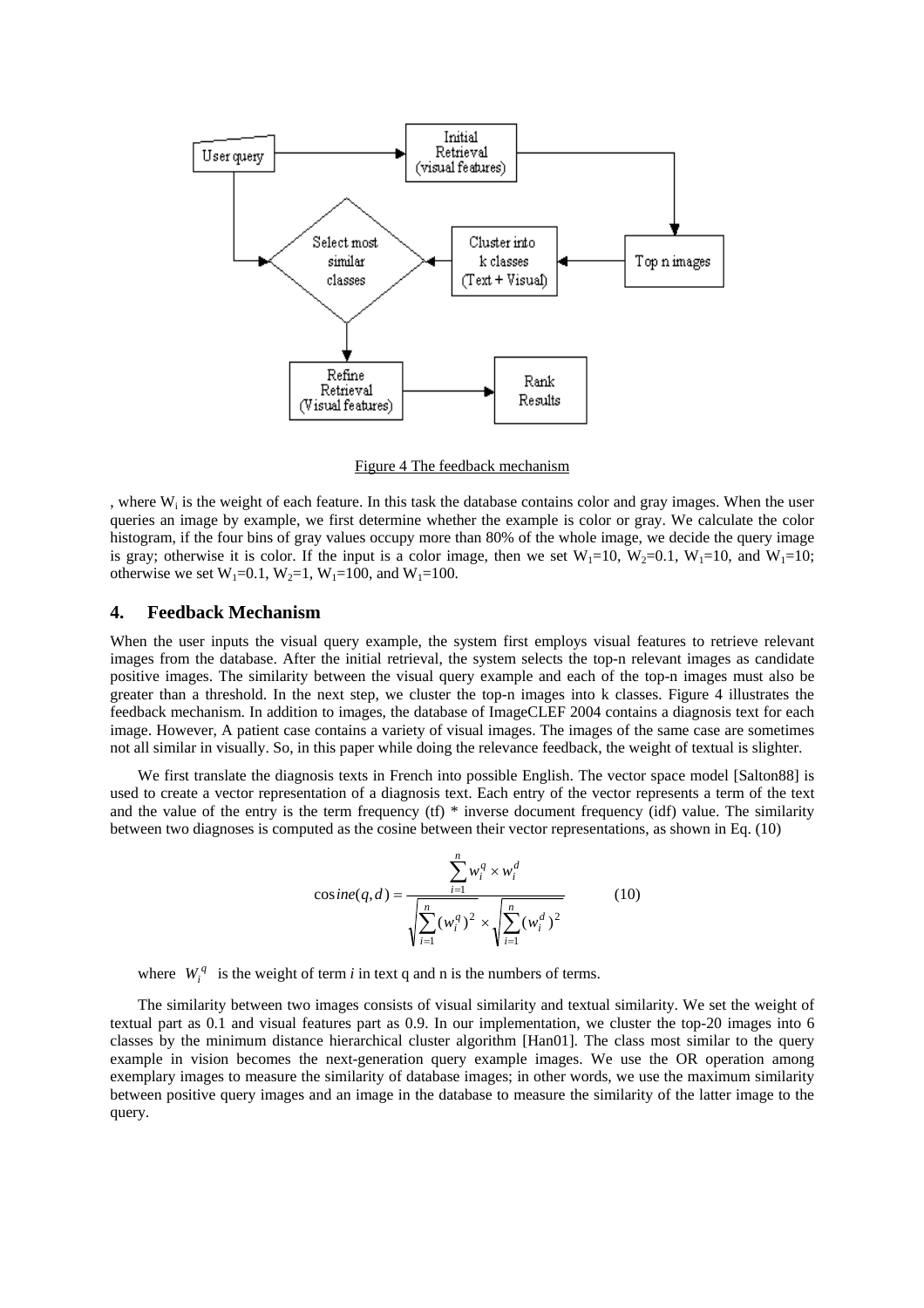

<span id="page-6-0"></span>Figure 5 Precision Vs. Recall graphs without and with feedback

# **5. Experimental Results**

In the ImageCLEF 2004, the process of evaluation and the format of results employs the trec\_eval tool. The evaluation procedure did as following:

Extracted the top-60 runs from each submission (we received 43 submissions in total). Computed the union of runs to create a document pool for each topic. Manually assessed images in the document pool using three assessors (images judged as relevant and partially relevant). Created 9 sets of relevant images for each topic (9 *qrels* sets). Compared each system run against the qrels. Computed uninterpolated mean average precision across all topics using trec\_eval.

Three "expert" assessors judged the image pools generated from pooling the submissions. They created 9 sets of qrels based on the overlap of relevant images between assessors, and whether partially relevant images were included in the qrels set. The partially relevant judgment was used to pick up image where the judge thought it was in some way relevant, but could not be entirely confident. The 9 relevance sets are listed here:

- ¾ isec-rel: images judged as relevant by all three assessors.
- ¾ isec-partial: images judged as partially relevant by all three assessors.
- $\triangleright$  isec-total: images judged as either relevant or partially relevant by all three assessors.
- ¾ partial\_isec-rel: images judged as relevant by at least 2 assessors.
- ¾ partial\_isec-partial: images judged as partially relevant by at least 2 assessors.
- $\triangleright$  partial isec-total: images judged as either relevant or partially relevant by at least 2 assessors.
- $\triangleright$  union rel: images judged as relevant by all at least 1 assessor.
- $\triangleright$  union partial: images judged as partially relevant by at least 1 assessor.
- $\triangleright$  union total: images judged as either relevant or partially relevant by at least 1 assessor.

In this task, we submit three runs. We forgot to sort descendently the third run's output and get wrong results; thus we omit to discuss it. The first run uses the visual feature of the query example image to query the databse. The second run is the result of the automatic feedback mechanism, which uses the images of the most similar class as the positive query examples to query the image database. The test result shows that the auto-feedback mechanism, run2, has better result than the first run. In the partial\_isec-total results summary, the mean average precision of the first run of our system is 0.2960. The mean average precision of run2 (with feedback) is 0.3457. [Figure 5](#page-6-0) shows the precision and recall graphs. [Figure 5](#page-6-0) (a) is the run1 we submitted and [Figure 5](#page-6-0) (b) is the run2 with the automatic feedback mechanism.

In this paper we consider that the contrast of a gray image dominates human's perception. We use a relative normalization method to reduce the impact of illumination. [Figure 6i](#page-7-0)s the result of an example query returned by our system. It can be observed from [Figure 6](#page-7-0) that 9719.jpg and 16870.jpg are darker than the query image  $(\text{def queries}/1.jpg)$ , but our system still can find them out.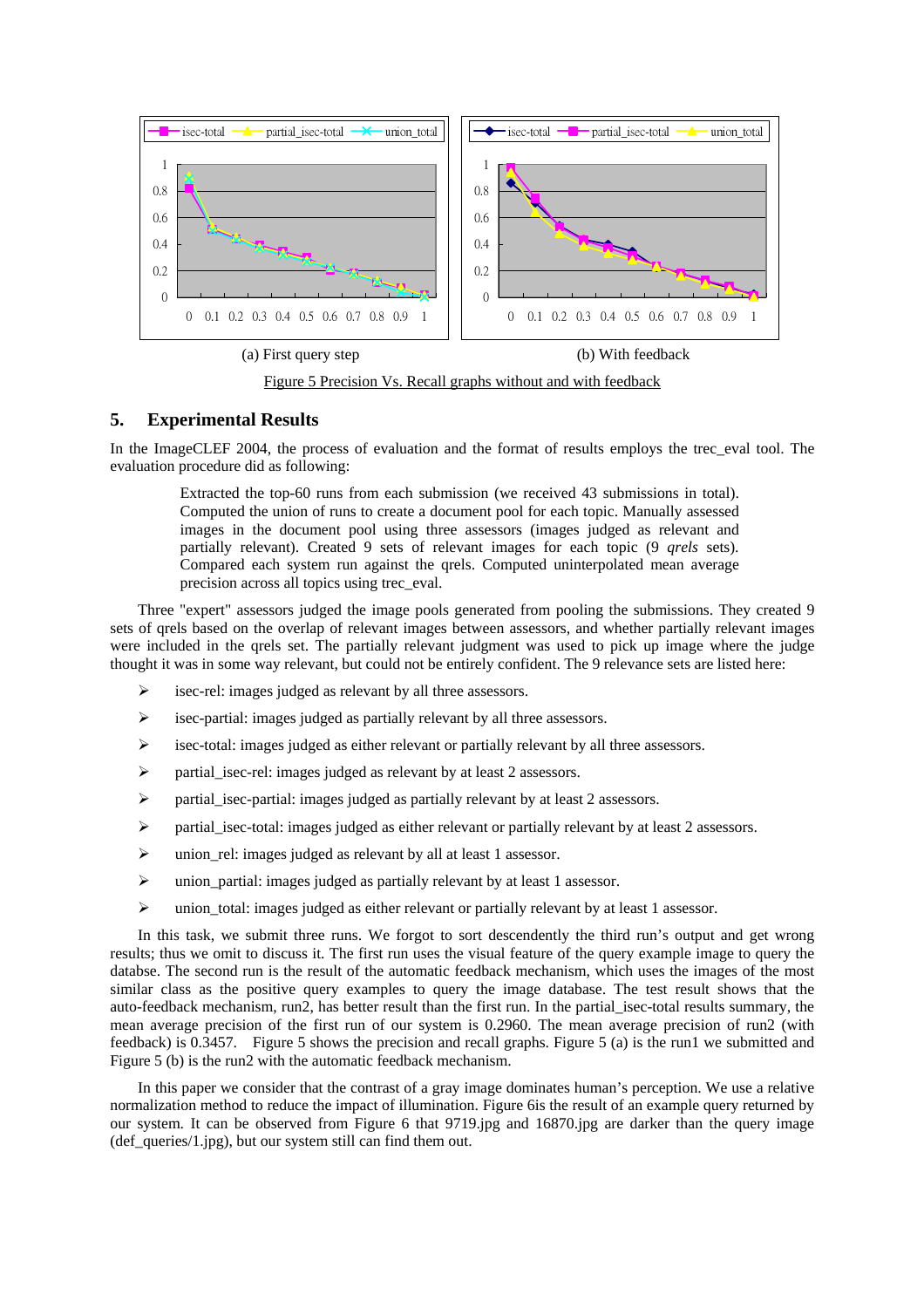

Figure 6 Result of an example query

<span id="page-7-0"></span>The first run has accuracy above 50% in the first 20 images. The really similar images may have similar features in some aspect and similar to each other. The miss judged images are always less consistent. So we try to refine the initial result by the automatic feed back mechanism. We cluster the first 20 images into six classes. If the class contains diverse images, the center of the class will become farther, and consequently more different, from the query image. Thus we can improve the result by our feedback method.

## **6. Conclusion**

In this paper we propose several methods to represent medical images. Although the color histogram of content-based image retrieval methods has good performance in general-propose color images, unlike general-propose color images the X-ray images only contain gray-level pixels. Thus, we concentrate on the contrast representation of images.

The image representations we propose have obtained good results in this task. Our representation is immune in defective illumination. A total of 322 features is used. It is very efficient in computation. The auto feedback mechanism also provides a good result in medical images.

An image contains thousands of words. An image can be viewed from various aspects; furthermore, different people may have different interpretation of the same image. This will cause too many parameters need to be tuned. In the future, we will try to learn the user behavior and tune those parameters by artificial learning methods.

#### **Reference**

[Smeul 00] A. W. M. Smeulders, M. Worring, S. Santini, A. Gupta, R. Jain, Content-based image retrieval at the end of the early years, *IEEE Transactions on Pattern Analysis and Machine Intelligence* 22 No 12 (2000) 1349-1380.

[Swain91] Swain M.J. and D. H. Ballard, "Color Indexing", *International Journal of Computer Vision,* Vol. 7, pp.11-32, 1991.

[Flickner95] M. Flickner, H. Sawhney, W. Niblack, J. Ashley, Q. Huang, B. Dom, M. Gorkani, J. Hafner, D. Lee, D. Petkovic, D. Steele, P. Yanker, Query by Image and Video Content: The QBIC system, *IEEE Computer* 28 (9) (1995) 23-32.